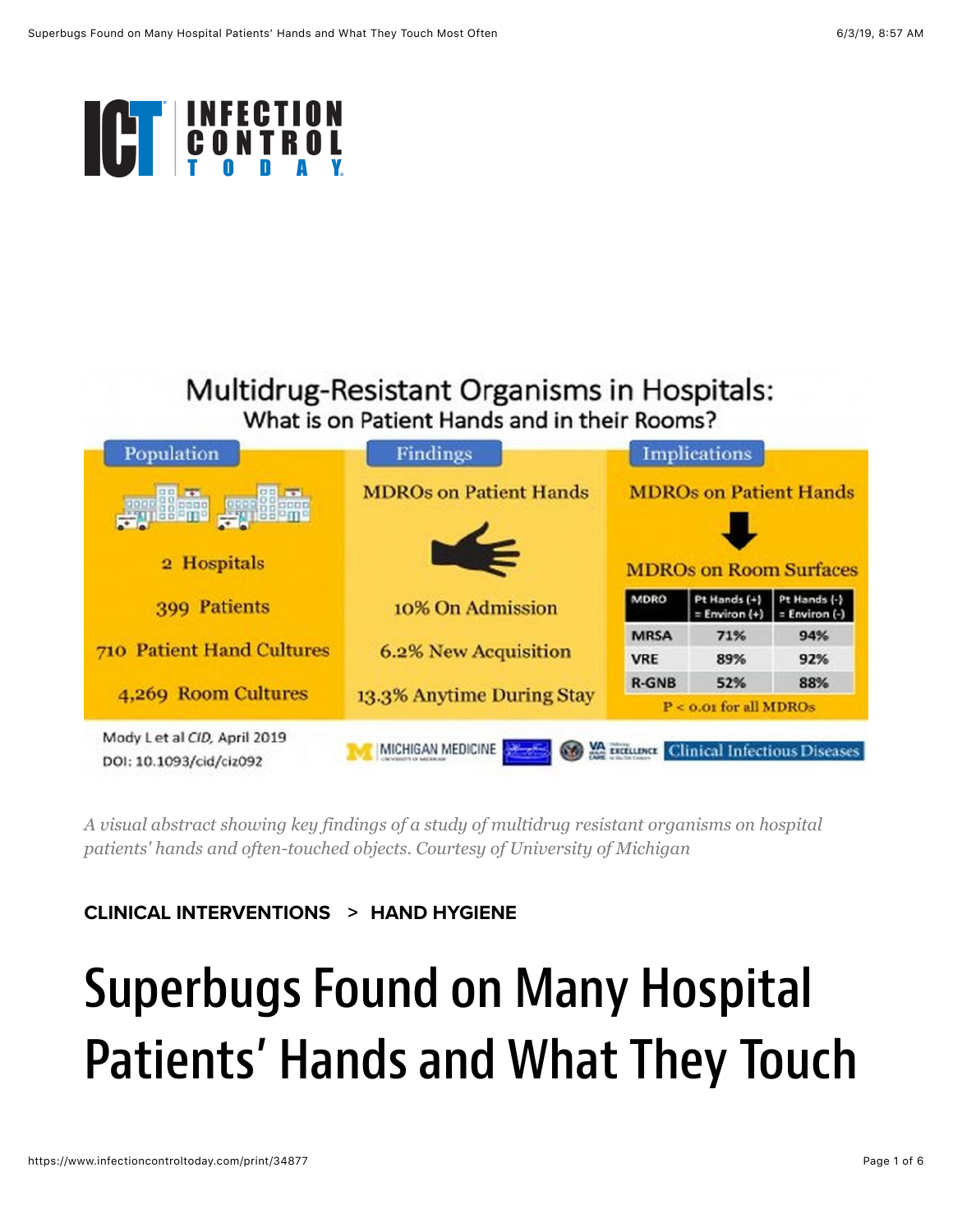## Most Often

### Apr 15, 2019

For decades, hospitals have worked to get doctors, nurses and others to wash their hands and prevent the spread of germs. But a new study suggests they may want to expand those efforts to their patients, too.

Fourteen percent of 399 hospital patients tested in the study had "superbug" antibiotic-resistant bacteria on their hands or nostrils very early in their hospital stay, the research finds. And nearly a third of tests for such bacteria on objects that patients commonly touch in their rooms, such as the nurse call button, came back positive.

Another six percent of the patients who didn't have multidrug-resistant organisms, or MDROs, on their hands at the start of their hospitalization tested positive for them on their hands later in their stay. One-fifth of the objects tested in their rooms had similar superbugs on them too.

The research team cautions that the presence of MDROs on patients or objects in their rooms does not necessarily mean that patients will get sick with antibiotic-resistant bacteria. And they note that healthcare workers' hands are still the primary mode of microbe transmission to patients.

"Hand hygiene narrative has largely focused on physicians, nurses and other frontline staff, and all the policies and performance measurements have centered on them, and rightfully so," says Lona Mody, MD, MSc, the University of Michigan geriatrician, epidemiologist and patient safety researcher who led the research team. "But our findings make an argument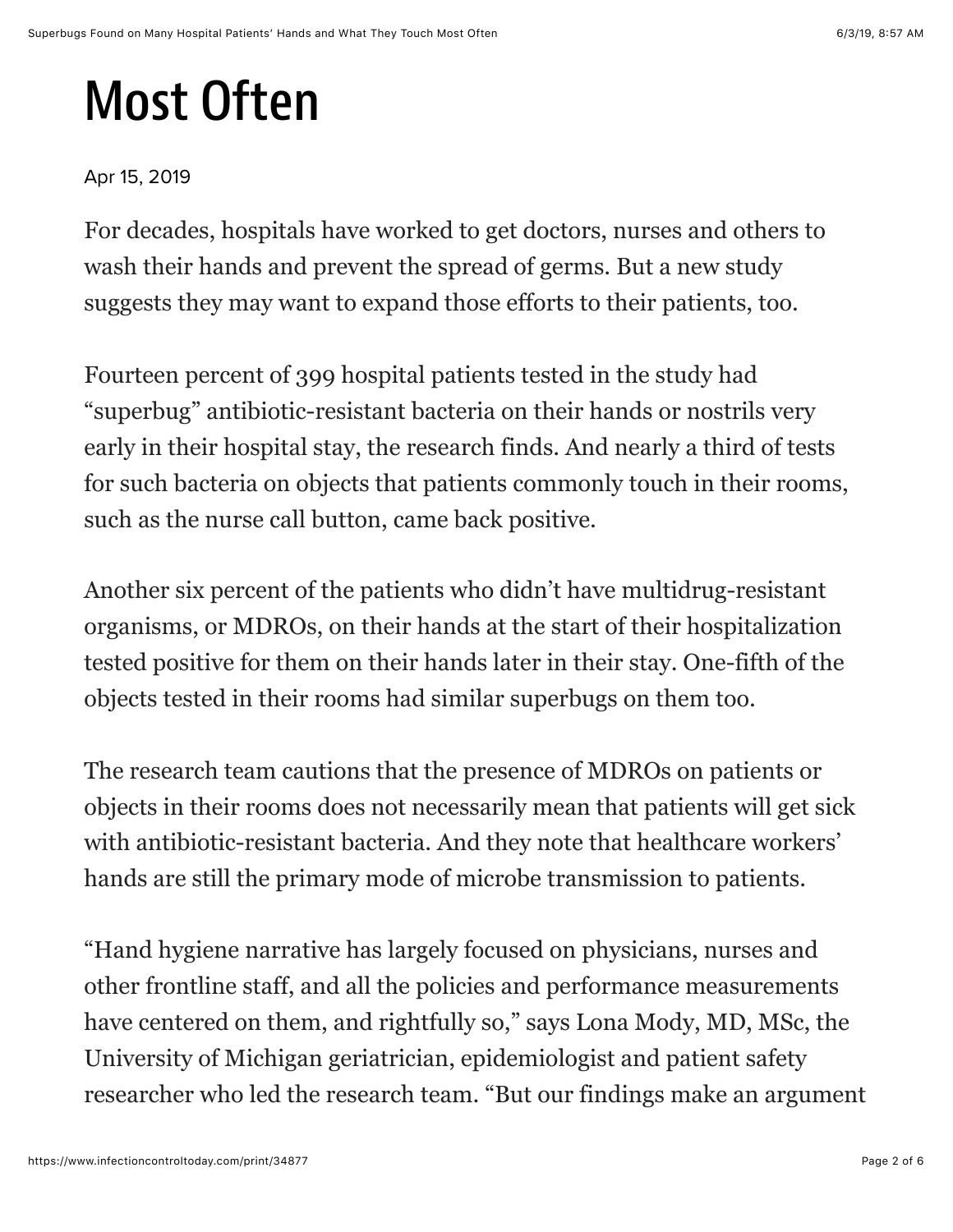for addressing transmission of MDROs in a way that involves patients, too."

Mody and her colleagues report in the new paper in Clinical Infectious Diseases that of the six patients in their study who developed an infection with a superbug called MRSA while in the hospital, all had positive tests for MRSA on their hands and hospital room surfaces.

In addition to MRSA, short for methicillin-resistant Staphylococcus aureus, the study looked for superbugs called VRE (vancomycin-resistant enterococcus) and a group called RGNB, for resistant Gram-negative bacteria. Because of overuse of antibiotics, these bacteria have evolved the ability to withstand attempts to treat infections with drugs that once killed them.

Mody notes that the study suggests that many of the MDROs seen on patients are also seen in their rooms early in their stay, suggesting that transmission to room surfaces is rapid. She heads the Infection Prevention in Aging research group at the U-M Medical School and VA Ann Arbor Healthcare System.

Additionally, since many patients arrive at the hospital through the emergency room, and may get tests in other areas before reaching their hospital room, it will be important to study the ecology of MDROs in those areas too, she says.

"This study highlights the importance of handwashing and environmental cleaning, especially within a healthcare setting where patients' immune systems are compromised," says infectious disease physician Katherine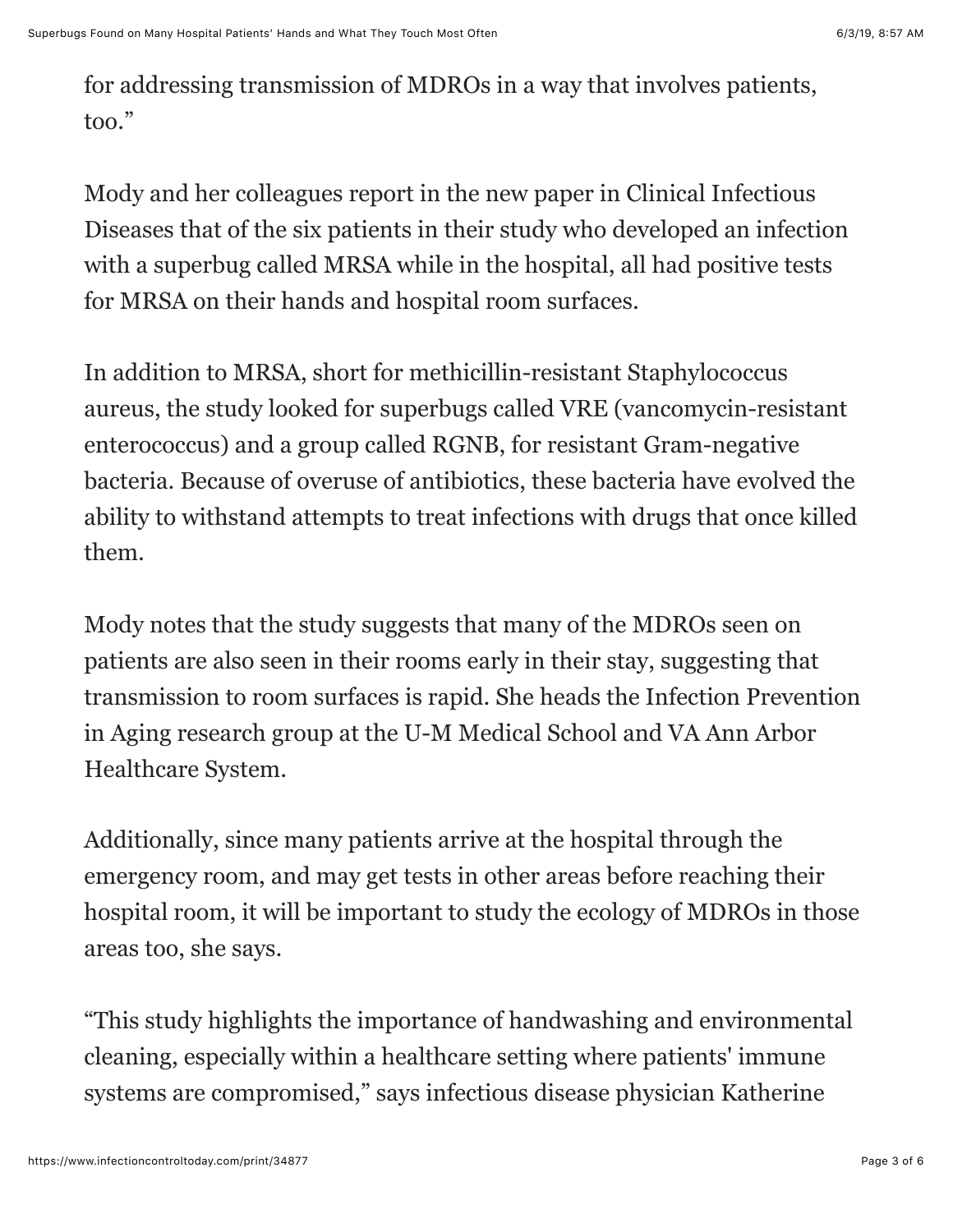Reyes, MD, lead author for Henry Ford Health System researchers involved in the study. "This step is crucial not only for healthcare providers, but also for patients and their families. Germs are on our hands; you do not need to see to believe it. And they travel. When these germs are not washed off, they pass easily from person to person and objects to person and make people sick."

The team made more than 700 visits to the rooms of general medicine inpatients at two hospitals, working to enroll them in the study and take samples from their bodies and often-touched surfaces as early as possible in their stay. They were not able to test rooms before the patients arrived, and did not test patients who had had surgery, or were in intensive care or other types of units.

Using genetic fingerprinting techniques, they looked to see if the strains of MRSA bacteria on the patients' hands were the same as the ones in their rooms. They found the two matched in nearly all cases – suggesting that transfer to and from the patient was happening. The technique is not able to distinguish the direction of transfer, whether it's from patient to objects in the room, or from those objects to patients.

Cleaning procedures for hospital rooms between patients, especially when a patient has been diagnosed with an MDRO infection, have improved over the years, says Mody, and research has shown them to be effective when used consistently. So lingering contamination from past patients may not have been a major factor.

But the question of exactly where patients picked up the MDROs that were found on their bodies, and were transmitted to the surfaces in their rooms,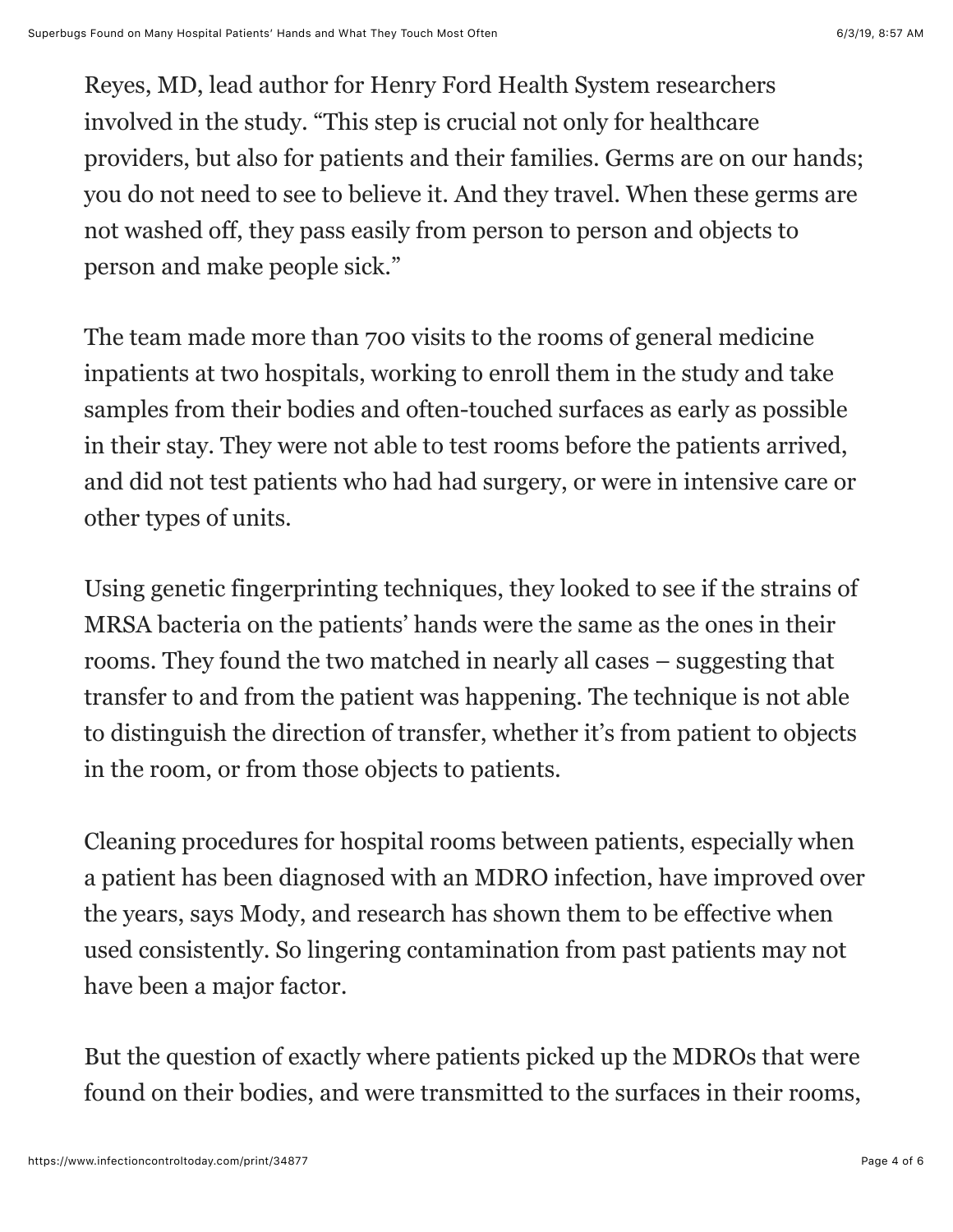is not addressed by the current study and would be an important next step based on these results.

Also important, says Mody, is the fact that hospital patients don't just stay in their rooms – current practice encourages them to get up and walk in the halls as part of their recovery from many illnesses, and they may be transported to other areas of the hospital for tests and procedures.

As they travel, they may pick up MDROs from other patients and staff, and leave them on the surfaces they touch.

So even if a relatively healthy person has an MDRO on their skin, and their immune system can fight it off if it gets into their body, a more vulnerable person in the same hospital can catch it and get sick. The researchers are exploring studying MDROs on patients in other types of hospital units who may be more susceptible to infections.

Patients and staff may also get colonized with MDROs in outpatient care settings that have become the site of so much of American health care, including urgent care centers, freestanding imaging and surgery centers, and others.

Mody and colleagues are presenting new data about MDROs in skilled nursing facilities at an infectious disease conference in Europe in coming days. They showed that privacy curtains – often used to separate patients staying in the same room, or to shield patients from view when dressing or being examined – are also often colonized with superbugs.

"Infection prevention is everybody's business," says Mody, a professor of